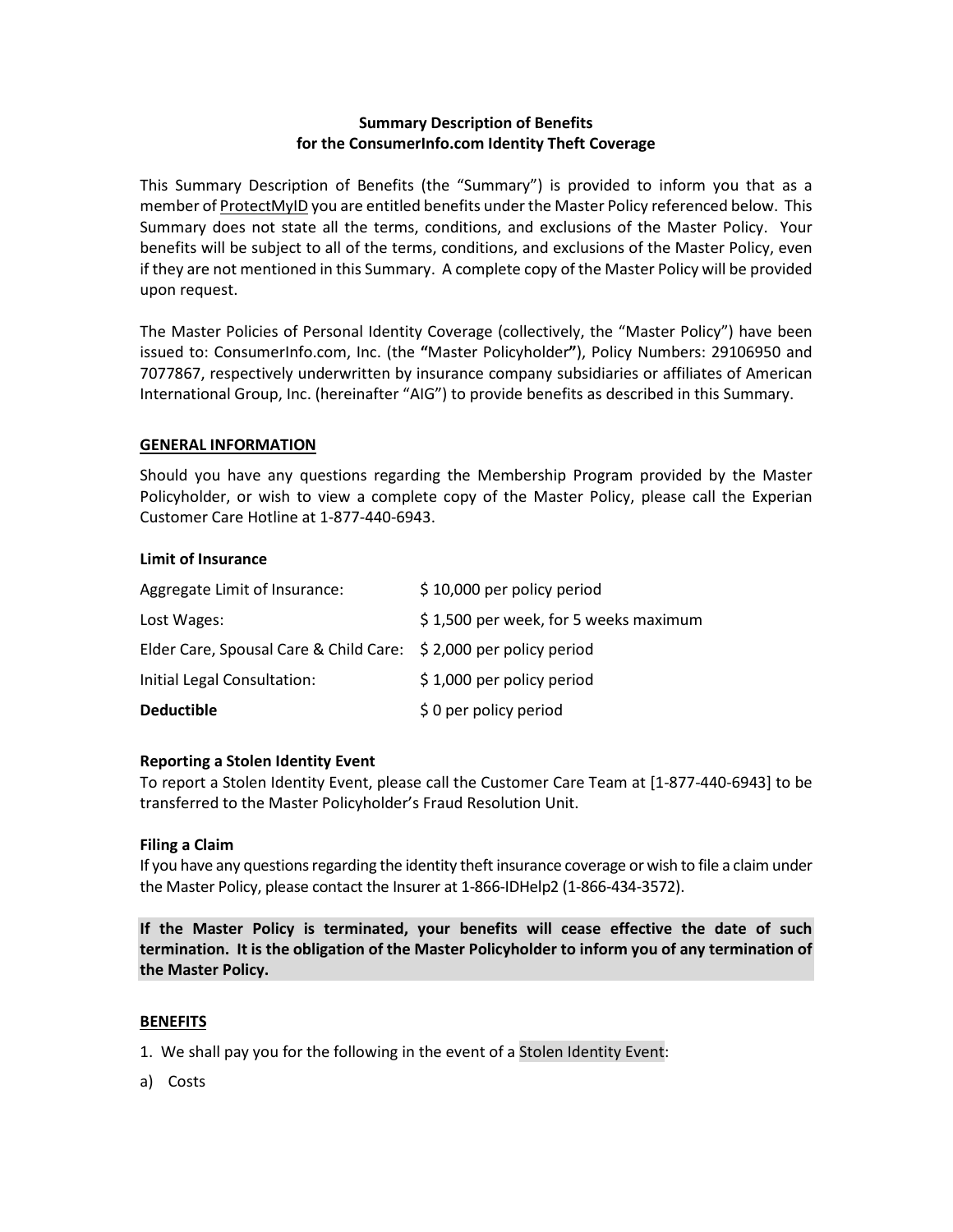- i. Costs incurred by you for re-filing applications for loans, grants, other credit or debt instruments that are rejected solely because the lender received from any source incorrect information as a result of a Stolen Identity Event;
- ii. Costs for notarizing affidavits or other similar documents, long distance telephone calls, and postage reasonably incurred as a result of your efforts to report a Stolen Identity Event or amend or rectify records as to your true name or identity as a result of a Stolen Identity Event;
- iii. Costs incurred by you for a maximum of six (6) credit reports from an entity approved by us. The first credit report may not be requested until after the discovery of a Stolen Identity Event;
- iv. Costs incurred by you for ordering medical records for the purpose of amending and/or rectifying these documents as a result of a Stolen Identity Event;
- v. Costs approved by us, for providing periodic reports on changes to, and inquiries about the information contained in the insured's credit reports or public databases (including, but not limited to credit monitoring services);
- vi. Costs incurred by you for travel within the United States incurred as a result of the insured's efforts to amend or rectify records as to the insured's true name and identity;
- vii. Costs incurred by you for elder care or child care incurred as a result of the insured's efforts to amend or rectify records as to the insured's true name or identity;
- viii. Costs incurred by you for the replacement of identification cards, drivers licenses and passports as a result of a Stolen Identity Event; and
- ix. Costs incurred by you associated with the use of any certified public accountant engaged to amend or rectify records as to your true name or identity as a result of a Stolen Identity Event. We reserve the right to select such certified public accountant however, with our express prior written consent, you may select such public accountant.
- b) Lost Wages

Actual lost wages that would have been earned in the United States, its territories or possessions, whether partial or whole days, for time reasonably and necessarily taken off work and away from your work premises solely as a result of your efforts to amend or rectify records as to your true name or identity as a result of a Stolen Identity Event. Actual lost wages includes remuneration for vacation days, discretionary days, floating holidays, and paid personal days.

Lost wage reimbursement excludes business interruption or future earning of a selfemployed professional. Computation of lost wages for self-employed professionals must be supported by and will be based on prior year tax returns.

Coverage is limited to wages lost within twelve (12) months after your discovery of a Stolen Identity Event.

## c) Investigative Agency or Private Investigator Costs

Costs associated with the use of any investigative agency or private investigator engaged to amend or rectify records as to your true name or identity as a result of a Stolen Identity Event. We reserve the right to select such investigative agency or private investigator; however, with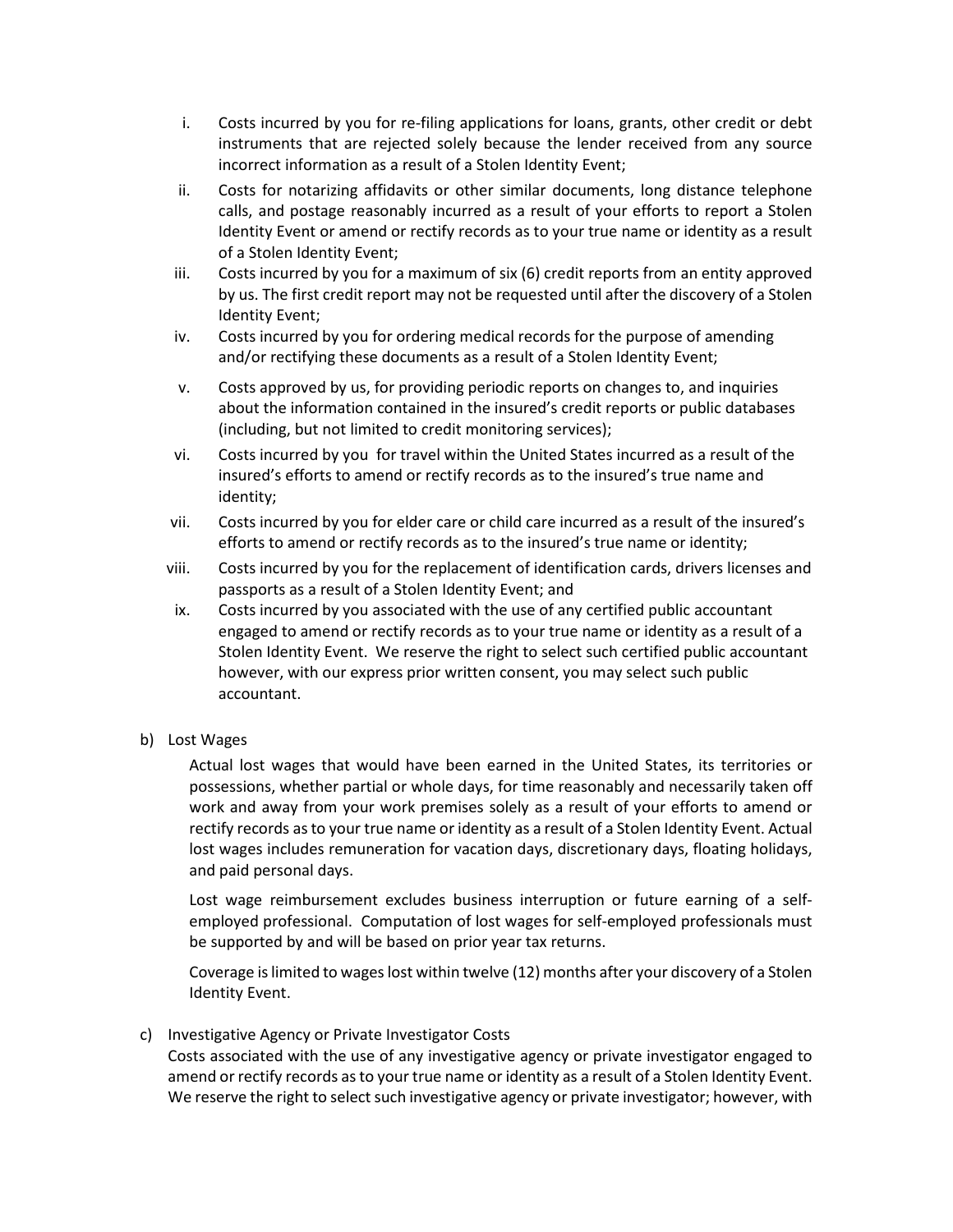our express prior written consent, you may select such investigative agency or private investigator.

d) Legal defense fees and expenses

Costs for reasonable fees for an attorney appointed by us and related court fees, incurred by you with our consent, for:

- i. An initial consultation with a lawyer to determine the severity of, and appropriate response to, a stolen identity event
- ii. Any legal action brought against you by a creditor or collection agency or entity acting on behalf of a creditor for non-payment of goods or services or default on a loan as a result of a Stolen Identity Event;
- iii. Removing any civil judgment wrongfully entered against you as a result of the Stolen Identity Event;
- iv. Criminal defense for charges brought against you as a result of a Stolen Identity Event. However, we will only pay for this after it has been established by acquittal or dropping of charges because you were not in fact the perpetrator;
- v. Challenging the accuracy or completeness of any information in your medical history as a result of a medical identity theft. It is further agreed that solely with respect to subparagraph (d) you, with our express prior written consent, may select such attorney; and
- vi. Challenging the accuracy or completeness of any information in your tax history as a result of a Stolen Identity Event. It is further agreed that solely with respect to subparagraph (d) you, with our express prior written consent, may select such attorney.

A Stolen Identity Event means the fraudulent use of your name, address, Social Security number, bank or credit card account number or other personally identifying information or other method of identifying you. This includes, but is not limited to, the fraudulent use of your personal identity to establish credit accounts, secure loans, enter into contracts or commit crimes. Stolen identity event shall include Medical identity theft. Medical Identity Theft means the theft of the insured's personal or health insurance information to obtain medical treatment, pharmaceutical services or medical insurance coverage. Medical identity theft also means the theft of the insured's personal or health insurance information to submit false claims for medical services or goods. A Stolen Identity Event does not include the theft or unauthorized or illegal use of y our business name, d/b/a or any other method of identifying your business activity.

#### **COVERAGE SCOPE**

Subject to the Master Policy's terms, conditions and exclusions, the Master Policy provides benefits to you only if: (1) you report a Stolen Identity Event to the Master Policyholder at the contact number stated above as soon as you become aware of a Stolen Identity Event but in no event later than 90 days after the Stolen Identity Event is discovered by you (2) you follow the instructions given to you by the Fraud Resolution Unit. These instructions will include notifying major credit bureaus, the Federal Trade Commission's Identity Theft Hotline and appropriate law enforcement authorities. You will also be provided with a claim form and instructed how to file for benefits under the policy if the Stolen Identity Event results in losses covered under the policy.